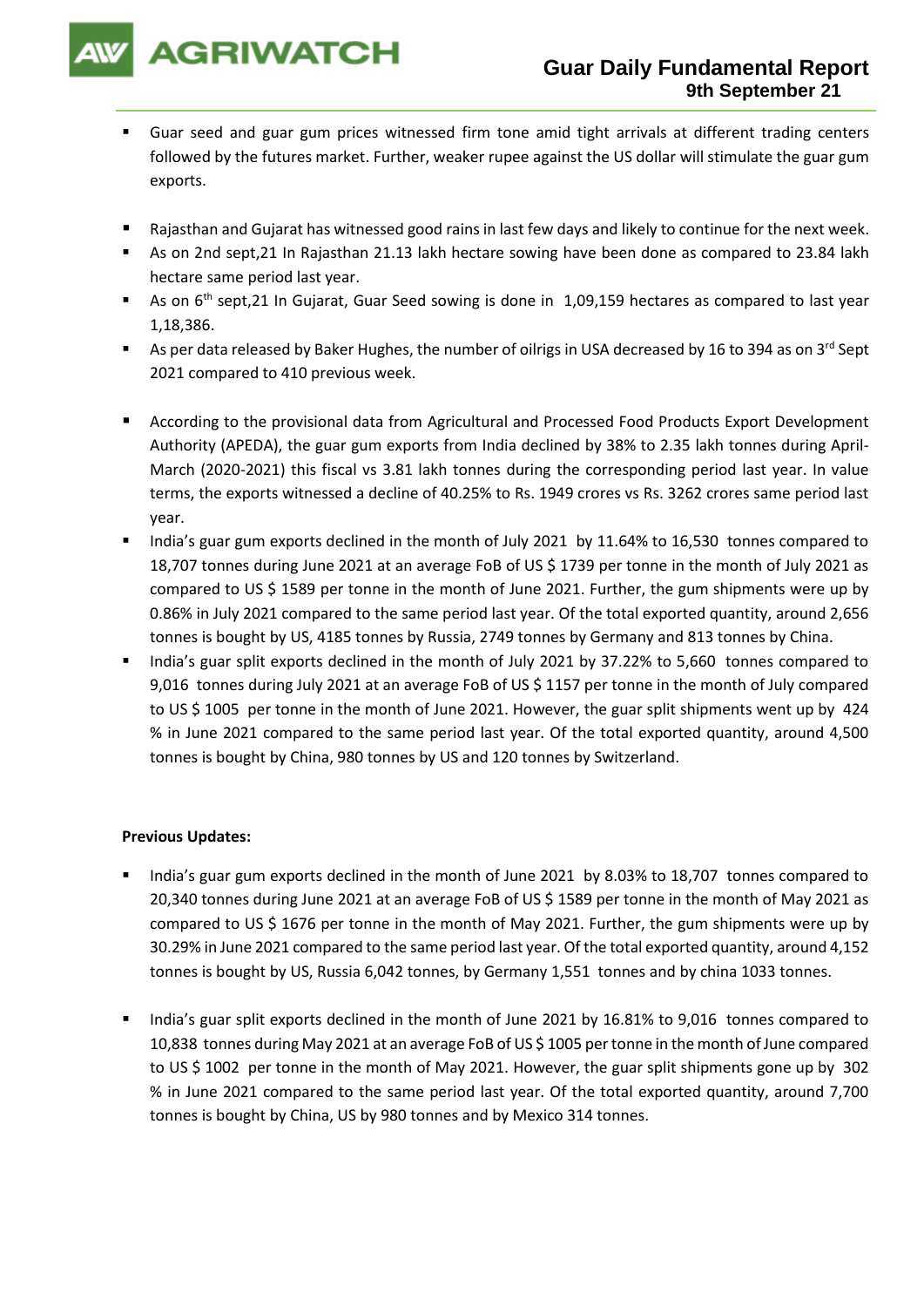**AGRIWATCH** 

▪ **Outlook:** The guar seed and guar gum prices are likely to trade firm bias amid lower acreage, in near to medium-term. Prices are expected to trade around Rs5500-6500/Qtl.

| NCDEX-FUTURES MARKET – Guar Seed |         |             |             |      |              |               |          |           |        |
|----------------------------------|---------|-------------|-------------|------|--------------|---------------|----------|-----------|--------|
| <b>Contract</b>                  | $+/-$   | <b>Open</b> | <b>High</b> | Low  | <b>Close</b> | <b>Volume</b> | Change   | <b>OI</b> | Change |
| <b>Aug-21</b>                    | $+5.25$ | 5971        | 6285        | 5940 | 5944         | 13510         | $-1015$  | 12415     | $-960$ |
| Sept-21                          | $+4.95$ | 6025        | 6310        | 5980 | 6002         | 85270         | $-12905$ | 50475     | 2365   |

| NCDEX-FUTURES MARKET- Guar Gum |         |      |             |      |              |               |        |       |          |
|--------------------------------|---------|------|-------------|------|--------------|---------------|--------|-------|----------|
| <b>Contract</b>                | +/-     | Open | <b>High</b> | Low  | <b>Close</b> | <b>Volume</b> | Change | ΟI    | Change   |
| <b>Aug-21</b>                  | $+5.26$ | 9655 | 10147       | 9648 | 9627         | 7055          | 755    | 6110  | $-2,680$ |
| Sept-21                        | $+5.46$ | 9750 | 10278       | 9750 | 9746         | 29680         | 5140   | 50080 | 2,505    |

| <b>Guar Seed Prices at Key Spot Markets:</b> |                 |                           |                        |              |                |  |  |  |
|----------------------------------------------|-----------------|---------------------------|------------------------|--------------|----------------|--|--|--|
| <b>Commodity</b>                             |                 | <b>Centre</b>             | <b>Prices (Rs/Qtl)</b> |              |                |  |  |  |
| <b>Guar Seed</b>                             | <b>District</b> |                           | 8-Sep-<br>21           | 7-Sep-<br>21 | <b>Change</b>  |  |  |  |
|                                              | Jodhpur         | Jodhpur (Loose)           | 5800                   | 5700         | 100            |  |  |  |
|                                              |                 | Jodhpur(Delivery)         | 6090                   | 5985         | 105            |  |  |  |
|                                              |                 | Sri-Ganganagar(Loose)     | 5800                   | 6600         | $-800$         |  |  |  |
|                                              |                 | Sri-Ganganagar (Delivery) | 5950                   | 6750         | $-800$         |  |  |  |
|                                              | Sri-Ganganagar  | Rawla (Loose)             | <b>NR</b>              | <b>NR</b>    | $\blacksquare$ |  |  |  |
|                                              |                 | Gharsana (Loose)          | <b>NA</b>              | <b>NA</b>    | -              |  |  |  |
|                                              |                 | Raisinghnagar (Loose)     | NA.                    | <b>NA</b>    | -              |  |  |  |
|                                              | <b>Bikaner</b>  | Bikaner (Loose)           | 6000                   | 5700         | 300            |  |  |  |
|                                              |                 | Bikaner (Delivery)        | 6300                   | 5985         | 315            |  |  |  |
| Rajasthan                                    |                 | Nokha(Loose)              | 6025                   | 5900         | 125            |  |  |  |
|                                              |                 | Nokha (Delivery)          | 6326                   | 6195         | 131            |  |  |  |
|                                              |                 | Khajuwala (Loose)         | 5900                   | 5800         | 100            |  |  |  |
|                                              |                 | Khajuwala (Delivery)      | 6195                   | 6090         | 105            |  |  |  |
|                                              |                 | Lunkaransar (Loose)       | 5900                   | 5600         | 300            |  |  |  |
|                                              |                 | Hanumangarh (Loose)       | 6200                   | 6100         | 100            |  |  |  |
|                                              | Hanumangarh     | Hanumangarh (Delivery)    | 6510                   | 6405         | 105            |  |  |  |
|                                              |                 | Nohar (Loose)             | NR.                    | NR.          | Ξ.             |  |  |  |
|                                              |                 | Pilibanga (Loose)         | <b>NR</b>              | <b>NR</b>    |                |  |  |  |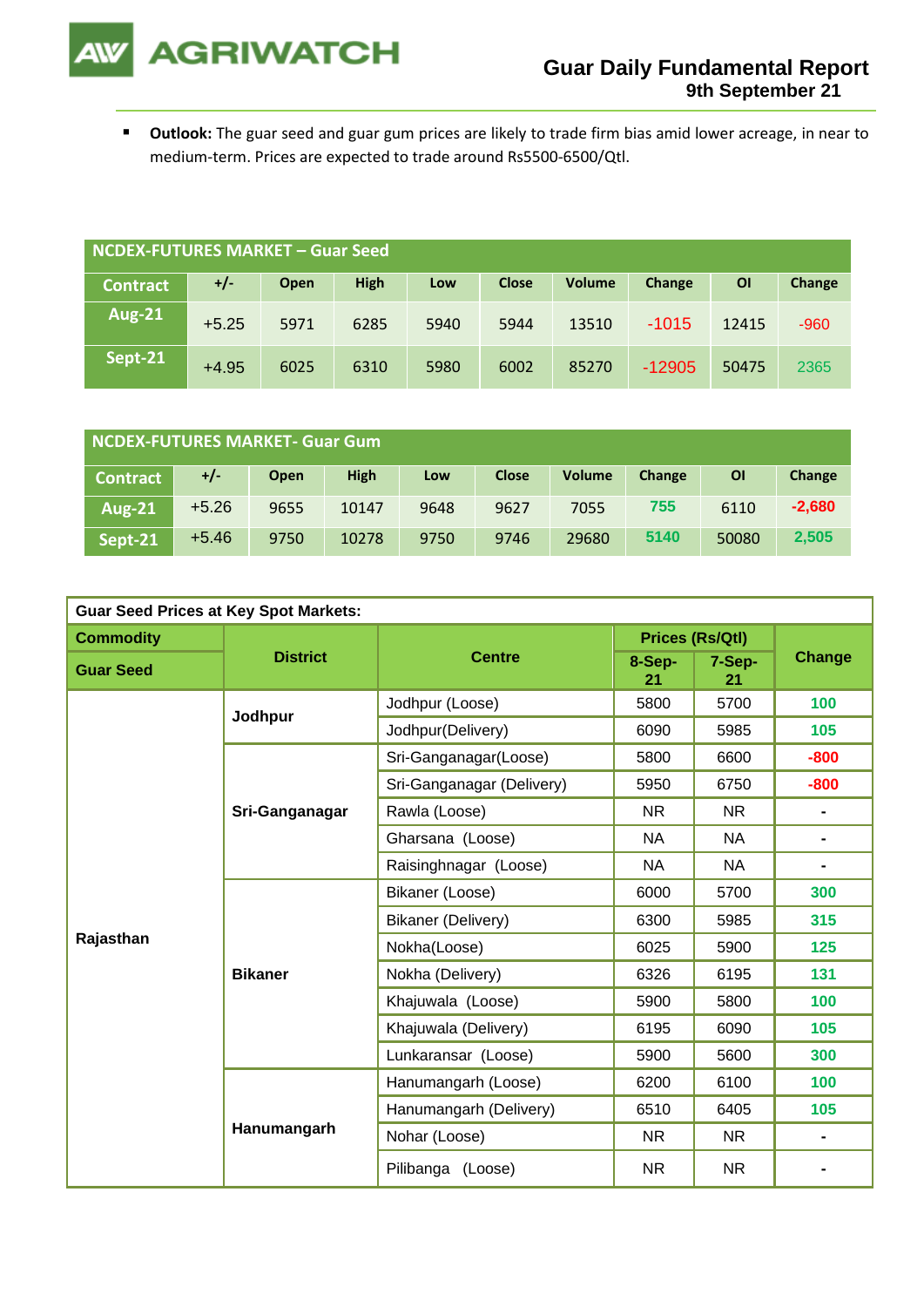

## **Guar Daily Fundamental Report 9th September 21**

|                       | <b>Nagaur</b>      | Nagaur (Loose)      | 6050      | 6100      | $-50$          |
|-----------------------|--------------------|---------------------|-----------|-----------|----------------|
|                       | <b>Churu</b>       | Churu (Delivery)    | <b>NR</b> | <b>NR</b> | $\blacksquare$ |
|                       | <b>Alwar</b>       | Alwar (Loose)       | <b>NR</b> | <b>NR</b> |                |
|                       | <b>Hisar</b>       | Adampur (Loose)     | 6100      | 6000      | 100            |
|                       |                    | Adampur (Delivery)  | 6405      | 6300      | 105            |
|                       | <b>Bhiwani</b>     | Bhiwani (Delivery)  | 6200      | 6400      | $-200$         |
|                       |                    | Siwani (Loose)      | 6050      | 5800      | 250            |
| Haryana               |                    | Sirsa (Loose)       | 5650      | 5630      | 20             |
|                       |                    | Dhabwali (Loose)    | 5600      | 5600      | <b>Unch</b>    |
|                       | <b>Sirsa</b>       | Dhabwali (Delivery) | 5880      | 5880      | <b>Unch</b>    |
|                       |                    | Ellanabad (Loose)   | <b>NR</b> | <b>NR</b> |                |
|                       | Fatehabad          | Fatehabad (Loose)   | 6000      | 5700      | 300            |
|                       | <b>Banaskantha</b> | Deesa (Loose)       | <b>NA</b> | <b>NA</b> | $\blacksquare$ |
| Gujarat               | Patan              | Patan (Loose)       | 5450      | 5375      | 75             |
|                       | Rajkot             | Rajkot (Loose)      | <b>NA</b> | 5700      | $\blacksquare$ |
|                       | Jamnagar           | Dhrol (Loose)       | <b>NA</b> | <b>NA</b> | $\blacksquare$ |
| <b>Madhya Pradesh</b> | <b>Gwalior</b>     | Dabra (Loose)       | <b>NA</b> | <b>NA</b> | $\blacksquare$ |
| <b>Guar Gum</b>       |                    |                     |           |           |                |
|                       | Jodhpur            | Jodhpur             | 10000     | 9850      | 150            |
| Rajasthan             | <b>Alwar</b>       | Alwar               | <b>NR</b> | <b>NR</b> | $\blacksquare$ |
|                       | Hanumangarh        | Nohar               | <b>NR</b> | <b>NR</b> | $\blacksquare$ |
|                       | <b>Bhiwani</b>     | Bhiwani             | 10200     | 9700      | 500            |
|                       |                    | <b>Sirsa</b>        | 9900      | 9600      | 300            |
| Haryana               | <b>Sirsa</b>       | Dhabwali            | 9850      | 9700      | 150            |
|                       |                    | Ellanabad           | <b>NR</b> | <b>NR</b> | $\blacksquare$ |
|                       | Fatehabad          | Fatehabad           | 10000     | 9800      | 200            |

| <b>Guar Seed Arrivals in Key Centers</b> |                 |                |                            |              |             |  |  |  |
|------------------------------------------|-----------------|----------------|----------------------------|--------------|-------------|--|--|--|
| <b>Commodity</b>                         |                 | <b>Centre</b>  | <b>Arrivals (Quintals)</b> |              |             |  |  |  |
| <b>Guar Seed</b>                         | <b>District</b> |                | 8-Sep-<br>21               | 7-Sep-<br>21 | Change      |  |  |  |
|                                          | Jodhpur         | Jodhpur        | NA                         | <b>NA</b>    |             |  |  |  |
|                                          | Sri-Ganganagar  | Sri-Ganganagar | 100                        | 100          | <b>Unch</b> |  |  |  |
|                                          |                 | Rawla          | <b>NR</b>                  | NR.          |             |  |  |  |
|                                          |                 | Gharsana       | NA                         | <b>NA</b>    |             |  |  |  |
| Rajasthan                                |                 | Raisinghnagar  | NA                         | NA           |             |  |  |  |
|                                          | <b>Bikaner</b>  | <b>Bikaner</b> | NA                         | 30           |             |  |  |  |
|                                          |                 | Nokha          | 450                        | 350          | 100         |  |  |  |
|                                          |                 | Khajuwala      | 50                         | 40           | 10          |  |  |  |
|                                          |                 | Lunkaransar    | 200                        | 150          | 50          |  |  |  |